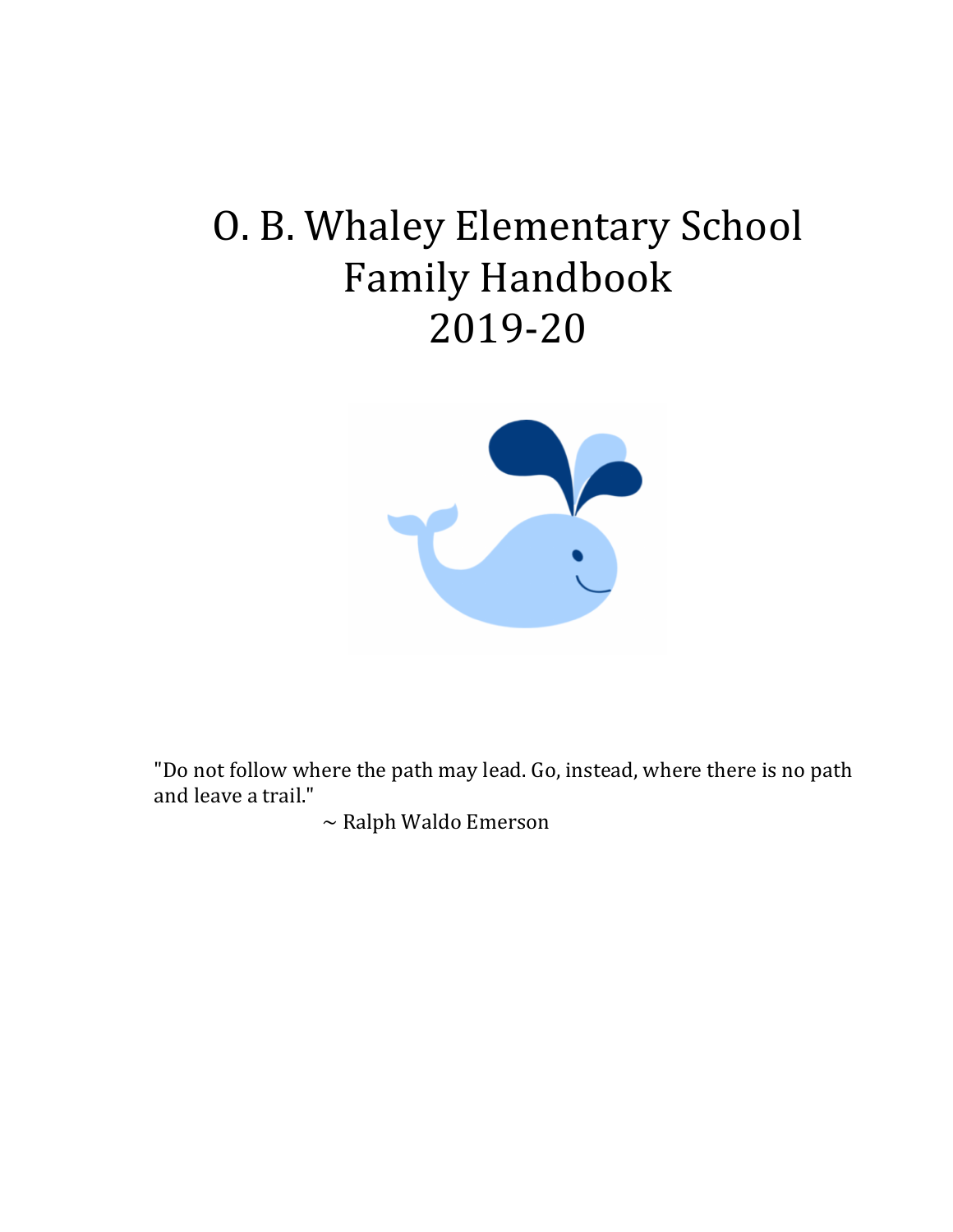#### TABLE OF CONTENTS

|                                                      | <b>PAGE</b> |
|------------------------------------------------------|-------------|
| Principal's Letter of Welcome                        | 3           |
| <b>School Mission &amp; Equity Statement</b>         | 4           |
| <b>Bell Schedule</b>                                 | 5           |
| <b>Attendance Policy</b>                             | 6           |
| <b>Student Release Procedure</b>                     | 6           |
| Parking Lot & Traffic Pattern Directions             | 6 & 7       |
| Student Drop-off and Pick-up                         | 7           |
| <b>Field Trips</b>                                   | 7           |
| <b>Cell Phone Policy</b>                             | 7           |
| The Use of Photos Policy                             | 8           |
| Back to School and Open House Nights                 | 8           |
| <b>Birthday Celebrations</b>                         | 8           |
| Cafeteria Information                                | 8 & 9       |
| Breakfast & Lunch Prices                             | 9           |
| Lunch Drop-off Policy                                | 9           |
| <b>Lunchtime Expectations</b>                        | 9           |
| The Whaley Way                                       | 10          |
| <b>Behavior Expectations &amp; Discipline Policy</b> | 10          |
| <b>Behavior Intervention</b>                         | 10          |
| Dress Code                                           | 10          |
| <b>Playground Rules</b>                              | 11          |
| <b>Bicycle Rules</b>                                 | 12          |
| Concerns                                             | 12          |
| Safety Drills and Procedures                         | 12          |
| <b>School Cleanliness</b>                            | 12          |
| Volunteers, Visitors & Campus Security Procedures    | 13          |
| <b>Parent Teacher Association</b>                    | 14          |
| <b>Health Services</b>                               | 14          |
| Evergreen School District Policies                   | 15          |
| <b>School Website</b>                                | 15          |

#### **Important Contact Information**

Otis Butler Whaley Elementary School 2655 Alvin Avenue San Jose, CA 95121 (408) 270-6759 - Telephone number (408) 223-4537 - FAX number

Loan Dinh: Principal Katie Coates: School Secretary Alma Ahumada-Alcantar: Health Office Assistant Nicci Austin – School Nurse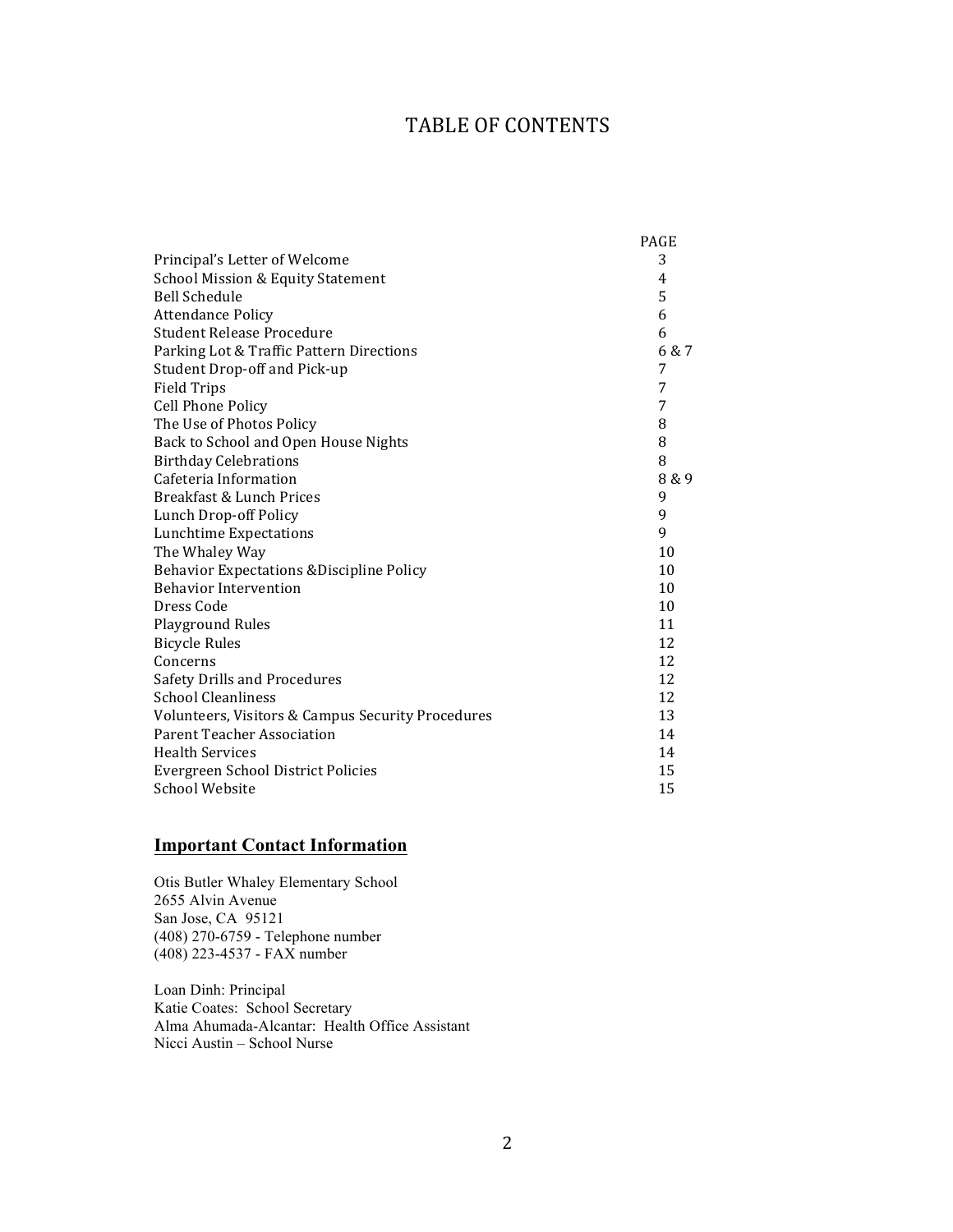

Greetings Whaley Families, 

The Whaley staff is excited to continue the tradition of providing academic excellence to your children. We are a community of lifelong learners focused on encouraging students to develop a love for learning, as well as acquiring the skills necessary to compete in a complex, global society. Join us as we continue to deepen our knowledge and provide our students with strong instructional practices around S.T.E.A.M. (science, technology, engineering, arts, and mathematics).

Our mission is to provide a challenging educational environment that allows all students to develop their ability to communicate effectively, think critically, analyze, problem solve, and apply what is learned in a technical and global world.

As the demands and complexities of teaching children increase, it is evident that the school and the community must work together to make certain our children reach their highest potential. We believe it is everyone's responsibility to empower children with the intellect, creativity, and decision-making skills necessary to become academically, socially, and emotionally successful and responsible adults.

With that in mind, you are invited to be an active participant at O. B. Whaley Elementary School. Research on parental involvement related to schools clearly demonstrates that active parent participation ensures a greater likelihood of academic success for children. Get involved by volunteering in your child's classroom, joining the PTA, School Site Council, and participating in special events such as the Title 1 Mini Conference, Career and Safety Day, Family Literacy and Science Night, and a host of other activities. Stay abreast of the most upto-date school and district news by regularly visiting our website, obwhaley.eesd.org.

I look forward to meeting the newest Whaley students and their families as well as connecting with returning students and parents.

Warmest regards,

Mrs. Loan Dinh Principal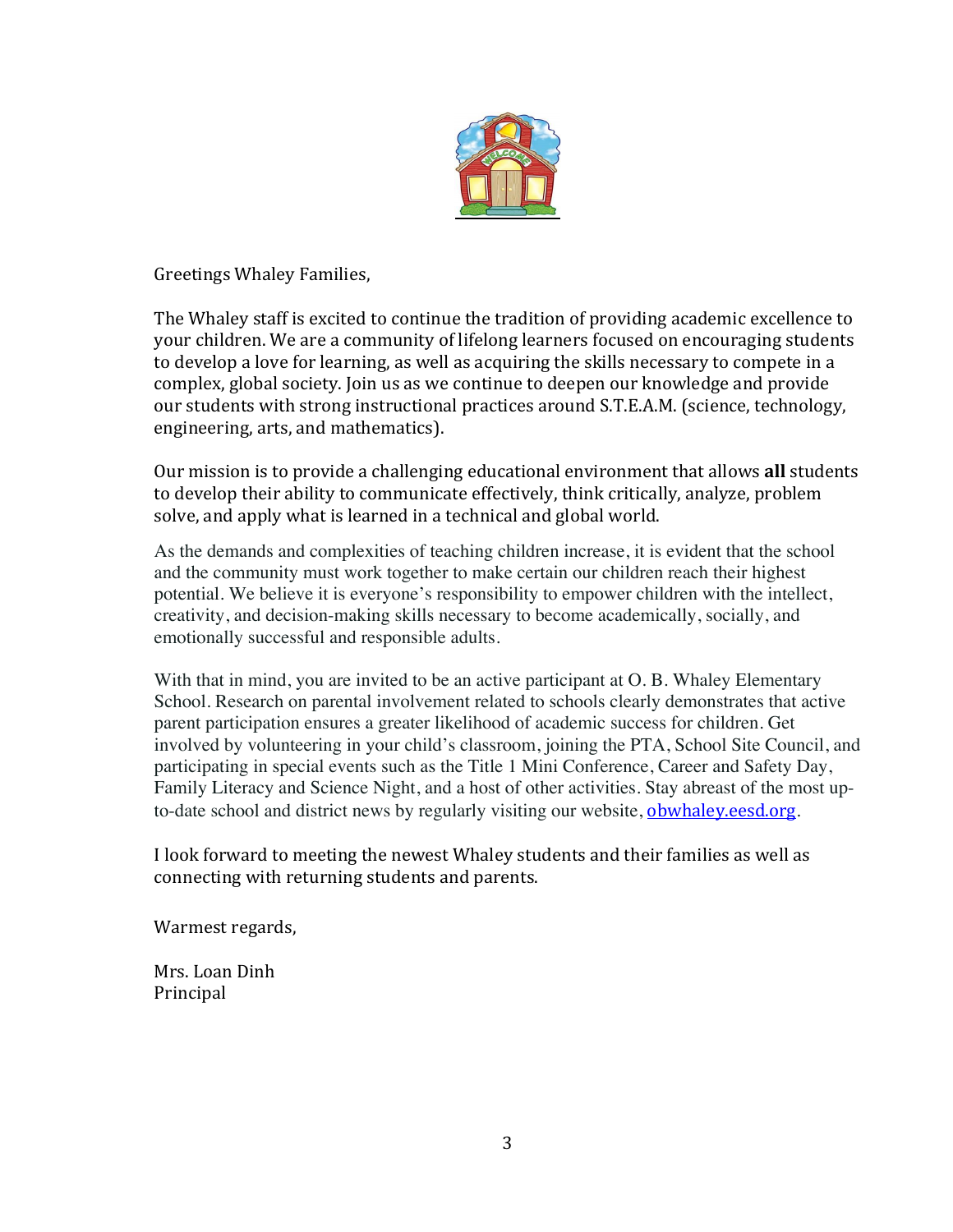# **O. B. Whaley Elementary School**

## **Mission**

The mission of O.B. Whaley Elementary School is to provide a challenging educational environment that allows all students to develop their ability to communicate effectively, think critically, analyze, problem solve, and apply what is learned in a technical and global world.

# **Equity Statement**

We believe in creating an inclusive environment that supports equitable access to a high quality education, which empowers our students to actively participate in the global community by meeting the needs of the whole child (educational, physical, social-emotional).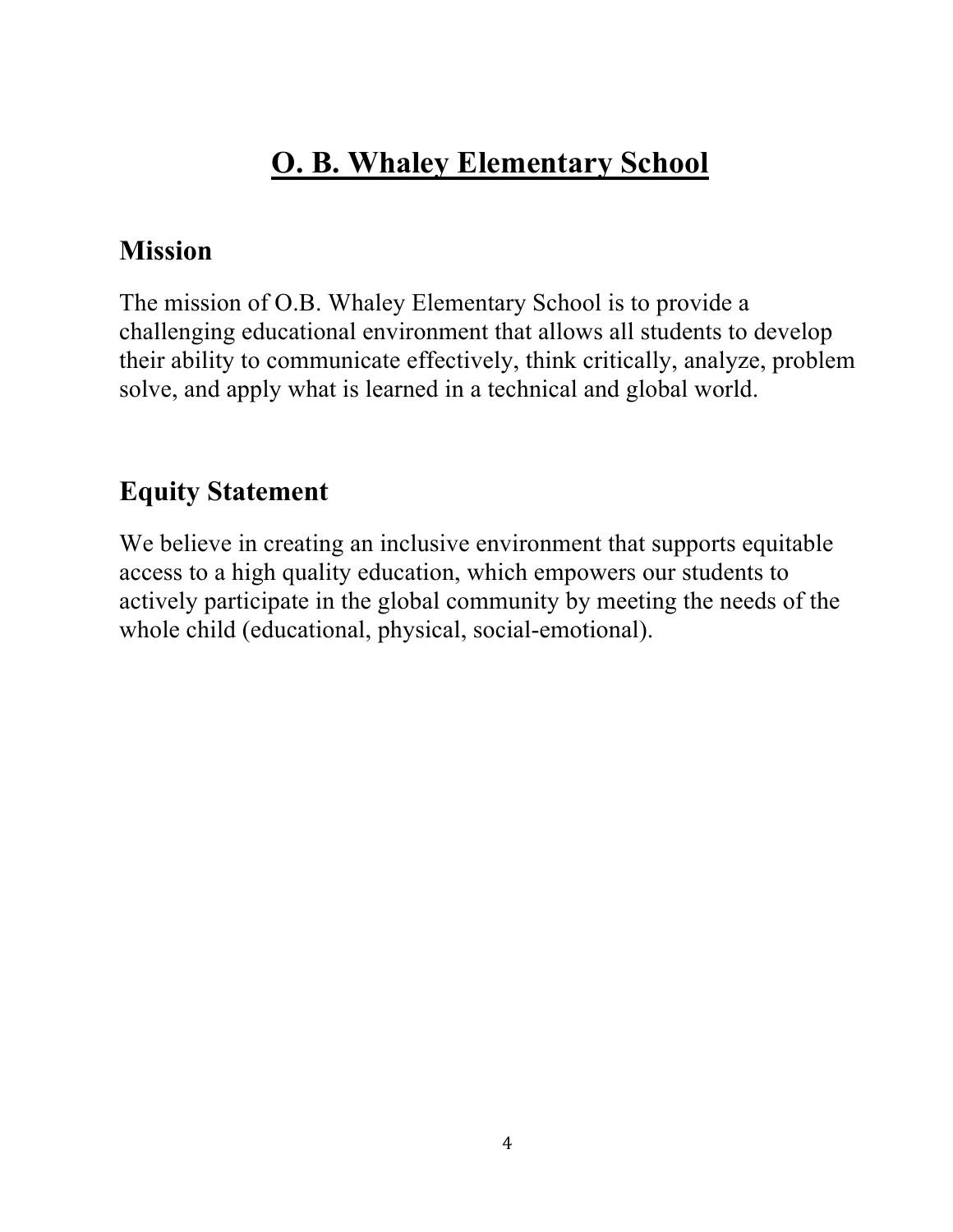### **BELL SCHEDULE**

| Monday, Tuesday, Wednesday, Friday           | <b>Start</b> | <b>Dismissal</b> |
|----------------------------------------------|--------------|------------------|
| Kindergarten (half day, $8/22/18 - 9/7/18$ ) | 8:30         | 11:50            |
| Kindergarten (full day begins 9/10/18)       | 8:30         | 2:09             |
| Primary (1-3)                                | 8:30         | 2:24             |
| Upper $(4-6)$                                | 8:30         | 2:38             |

| <b>Breaks</b>                           | <b>Begin</b> | <b>End</b> |
|-----------------------------------------|--------------|------------|
| <b>Primary Recess</b>                   | 10:15        | 10:35      |
| <b>Upper Grade Recess</b>               | 10:40        | 10:55      |
| First Lunch (Grades Kindergarten and 1) | 11:30        | 12:10      |
| Second Lunch (Grades 2 and 3)           | 12:10        | 12:50      |
| Third Lunch (Grades 4, 5, and 6)        | 12:50        | 1:30       |

| <b>Thursday - Minimum Day</b>    | <b>Start</b> | <b>Dismissal</b> |
|----------------------------------|--------------|------------------|
| Kindergarten (beginning 9/14/17) | 8:30         | 12:57            |
| Primary (1-3)                    | 8:30         | 1:12             |
| Upper $(4-6)$                    | 8:30         | 1:23             |

| <b>Breaks</b>                           | <b>Begin</b> | <b>End</b> |
|-----------------------------------------|--------------|------------|
| <b>Primary Recess</b>                   | 10:00        | 10:15      |
| <b>Upper Grade Recess</b>               | 10:20        | 10:35      |
| First Lunch (Grades Kindergarten and 1) | 11:00        | 11:30      |
| Second Lunch (Grades 2 and 3)           | 11:30        | 12:00      |
| Third Lunch (Grades 4, 5, and 6)        | 12:00        | 12:30      |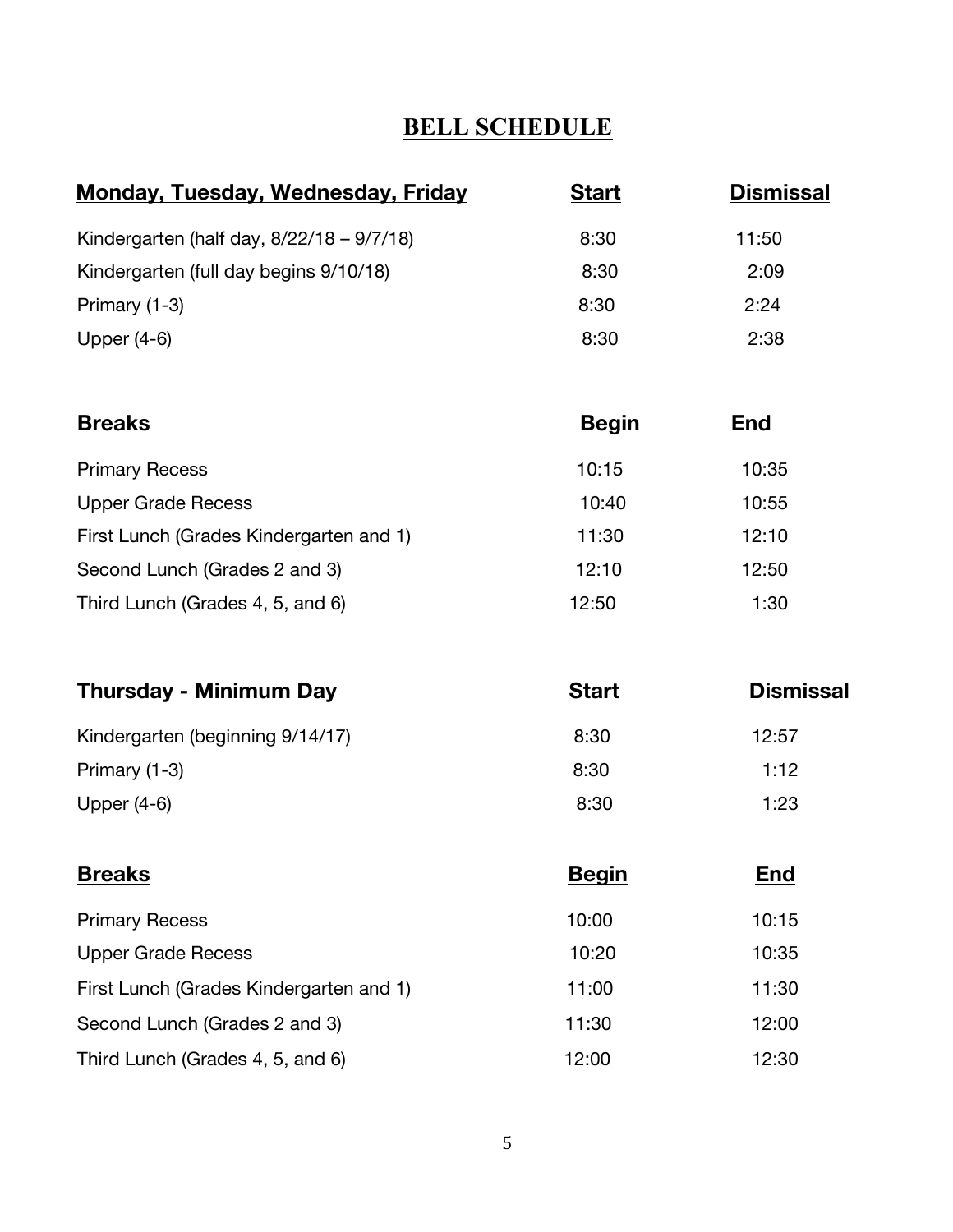#### **Attendance Policy**

As a parent, help your child develop a sense of responsibility and good habits by arriving at school on time. Adult supervision does not begin until 8:15 a.m. so students should arrive to school no earlier than 8:15 a.m. If your child arrives between 8:00 a.m. and 8:15 a.m. they must eat breakfast in the café. **Students need to be either in their classroom line by 8:30 a.m. to be considered on time. Students who arrive beyond 8:30 a.m. are considered tardy and should report to the office to receive a tardy slip.** 

A student's absence from school or tardiness must be verified by the parent/guardian with a written note or a telephone call**. Call the day of the absence**. Education Code section 48260 states that any pupil subject to compulsory full-time education or to compulsory continuation who is absent from school without a valid excuse more than three days or tardy in excess of 30 minutes on each of more than three days in one school year is truant and shall be reported to the attendance supervisor.

Valid excuses for absence from school are:

- a. illness (a doctor's note is required after three days)
- b. quarantine as directed by a health officer
- c. appointments for medical services
- d. attendance of funeral services of immediate family member so long as the absence is not more than one day if the service is conducted in California and not more than three days if the service is conducted outside California.

A pupil absent from school under this section shall be allowed to complete all assignments and tests missed during the absence that can be reasonably provided and, upon satisfactory completion within

a reasonable period of time, shall be given full credit. The teacher of the class from which a pupil is absent with excuse shall determine which tests and assignments shall be reasonably equivalent to, but not necessarily identical to, the tests and assignments that the pupil missed during the absence.

All other absences are considered unexcused and therefore truant. Family travel that exceeds 10 days will result in the student being dropped from the attendance rolls. Reinstatement into the class and school is contingent upon available space. Three proofs of residence will be required upon return in order to re-enroll your child. Homework and tests are to be made up at the discretion of the individual teacher. **During a reporting period, 7 or more tardies and/or 5 or more absences will be marked as excessive on the report card.**

#### **Student Release Procedure**

When it is necessary for a student to leave prior to the end of the school day, the student must be checked out at the front counter in the office. The person checking out the student must be 18 years of age or older and listed on the student's emergency card. Upon request, a picture identification card must be shown before the student will be released. **Please be sure all daycare persons are listed under emergency contacts in Parent Portal.** It is critical that the information on emergency cards and in Parent Portal is kept current.

If a student is picked up late, he or she must be signed out in the late pickup binder. Repeated late pickups will result in a School Attendance Review Board meeting (SARB) with administration.

#### **O.B. Whaley School Parking Lot and Traffic Pattern Directions**

Otis Butler Whaley School is a walking school, which means the majority of the student population lives within walking distance of the school. Students and their families are STRONGLY encouraged participate in our **Walk n' Roll program**. Mondays are "Move It Mondays". Students earn incentives simply by walking to school. Walking school buses operate on Mondays. Permission slips are available in the front office. If it is necessary for a family to drive their child to school, please follow these safety guidelines: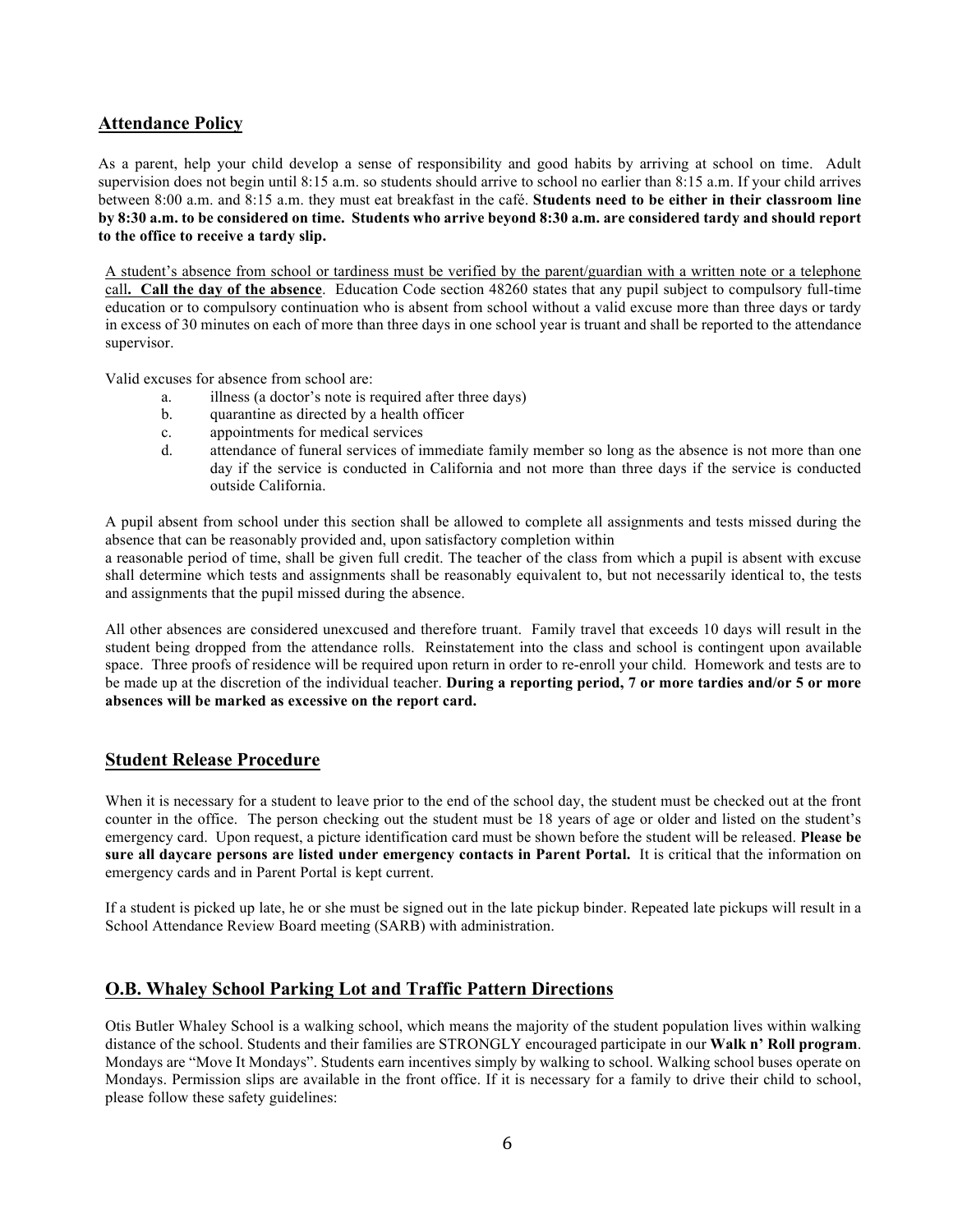- Students should be dropped off on the sidewalk surrounding the school.
- Do NOT walk your child through the parking lot. This sets a bad example for other students. For safety reasons, we wish to keep all children out of the parking lot.
- The school parking lot is reserved for staff and school buses only. The parking lot gates will be kept closed to the public during peak hours, which are as follows: 8:15 a.m. to 8:30 a.m. and fifteen minutes before and after dismissal. **Vehicles displaying a valid Disabled (Handicap) Sign will be allowed into the parking lot at all times.**
- **Visitor parking spaces are for volunteers and other visitors to the campus after drop off and pick up times.**
- There is absolutely no double parking and/or parking in the fire lane.
- If you would like to walk your child to their classroom (kindergarten only) or to the gate (grades one to six), **please park in the neighborhood and walk into the school.**
- **Do not block neighbor's driveways when dropping off and picking up children. They will contact traffic abatement. Your car may be towed.**
- **Do not park in any space specifically reserved for staff.**
- Observe all signage surrounding the school (drop off zones and loading zones).
- All cars enter the parking lot on Alvin Avenue and exit on Tierra Buena Drive.
- When walking to school, you are STRONGLY encouraged to use the crosswalks.

#### **Student Drop-Off and Pick-up**

- In the morning, students are to be dropped off between 8:15 a.m. and 8:25 a.m. There is no adult supervision before 8:15 a.m. Students should be dropped off on the sidewalk surrounding the school.
- During rainy days, students are to report to the cafeteria in the morning. In the event there is **HEAVY** rain at dismissal, 1st – 6th grade students will be escorted to the café for pickup by their parents/guardians. Parents/guardians will enter and exit the café from the Alvin Ave. side of campus. To ensure the safety of our students, make sure your child's teacher acknowledges your presence before leaving the café with your child. Kinder students will be picked up from their regular designated area at their dismissal time.
- Students need to stand outside in front of the office when waiting for their ride after school. Playing or **running is not permitted. Walking on the cement strip or through the plants is not allowed.**
- **Primary grade students, grades 1 – 3, are not permitted to wait inside the black gates, at the blue picnic tables, and/or outside of upper grade classrooms after dismissal at 2:24 p.m. Primary students must wait for older siblings at the flagpole in front of the school.**
- **Students must be picked up from school on time**. Please notify the office if there is an emergency situation, which prevents you from arriving on time to pick up your child. There is a telephone available in the office for students to call for a late pick-up, but students and families should not get in the habit of late pickups. It is very important for students to know a telephone number they can call to get a ride home.

#### **Field Trips**

Throughout the school year, your child will have the opportunity to attend field trips. Teachers will be sending home specific information regarding the field trip(s) their class will attend. Siblings are not permitted to accompany chaperones. In order for a child to attend a field trip, he or she needs to turn in a signed field trip permission slip. Without a signed permission slip, the student will not be able to attend the field trip. **Verbal permission or e-mail permission will not be accepted.**

#### **Cell Phone Policy**

If it is necessary for a student to have a cell phone, it must remain off and in their backpack during school hours. **The school is not responsible for lost or stolen cell phones**. A telephone is available for student use in the office. For the safety and protection of our students, we encourage ALL students to know at least one telephone number of an adult listed on their emergency card and/or in Parent Portal.

#### **The Use of Photos Policy**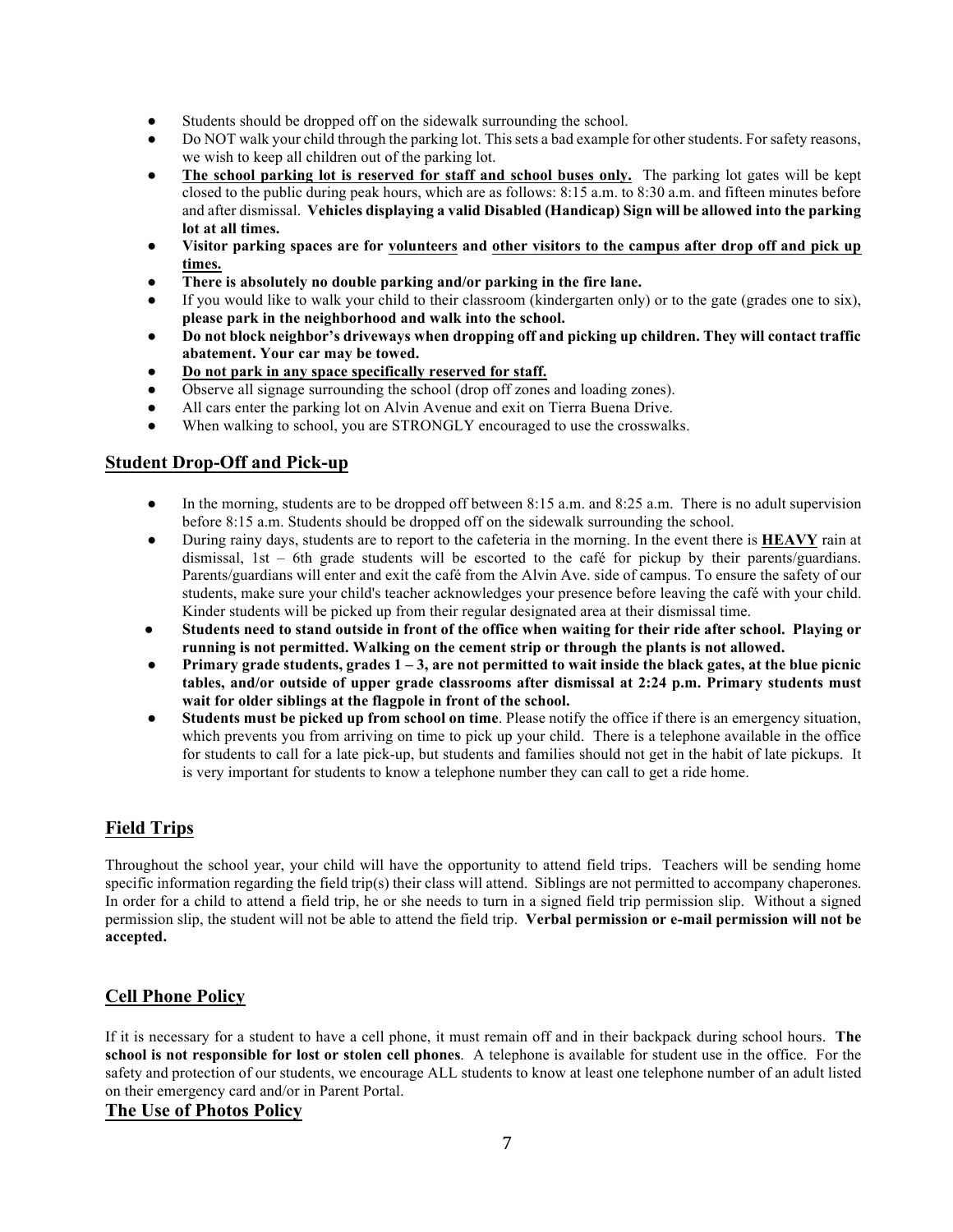To protect the privacy rights of our students, at no time should pictures or video of children, except your own, be taken or posted to any web site or social media without the permission from the child's parent or legal guardian.

#### **Back to School and Open House Nights**

At the beginning of the school year, you are invited to our annual Back to School Night. Back to School Night is an opportunity for parents and guardians to meet their child's teacher and learn what is expected of their child during the upcoming school year.

During the spring, you are invited to our annual Open House Night. Students are STRONGLY encouraged to attend. During Open House, we open our doors for you to be amazed by the incredible work your child has done over the school year.

#### **Birthday Celebrations**

During the 2009-2010 school year, O. B. Whaley enacted a birthday celebration policy. We will continue to uphold that policy for the 2017-2018 school year. Balloons **ARE NOT** allowed for birthday celebrations. **No celebrations involving food or drink will be permitted**. If parents wish to recognize their child's birthday at school they may provide decorative pencils, bookmarks, erasers, or stickers. You also have the choice of donating a book directly to the classroom. Talk to your child's teacher about what book might enhance the classroom collection. Teachers may elect to honor students as they see fit by giving special recognitions, singing of songs, special classroom duties, etc. Invitations to birthday parties outside of school should not be handed out during school hours.

We have decided to implement this new policy because of several concerns:

- Conflicts with our local wellness policy regarding childhood obesity
- \* Conflicts with the guidelines of the district's Child Nutritional Services
- \* Food allergies
- \* Added demand on office and custodial staff
- \* Loss of instructional time

#### **Cafeteria Information**

To better assist students with gaining independence and establishing greater peer interactions, students will eat lunch with their peers in grades K – 6. **Parents of K - 6 students are not permitted to eat lunch in the café with children.** Parents will be invited to eat lunch with their child(ren) on Family Picnic days. Lunches can be dropped off at the office for students prior to their designated lunchtime. See lunch schedules below:

Monday, Tuesday, Wednesday, and Friday

First Lunch (Grades Kindergarten and 1) – 11:30 a.m. – 12:10 p.m. Second Lunch (Grades 2 and 3) – 12:10 p.m. – 12:50 p.m. Third Lunch (Grades  $4, 5$ , and  $6$ ) – 12:50 p.m. – 1:30 p.m.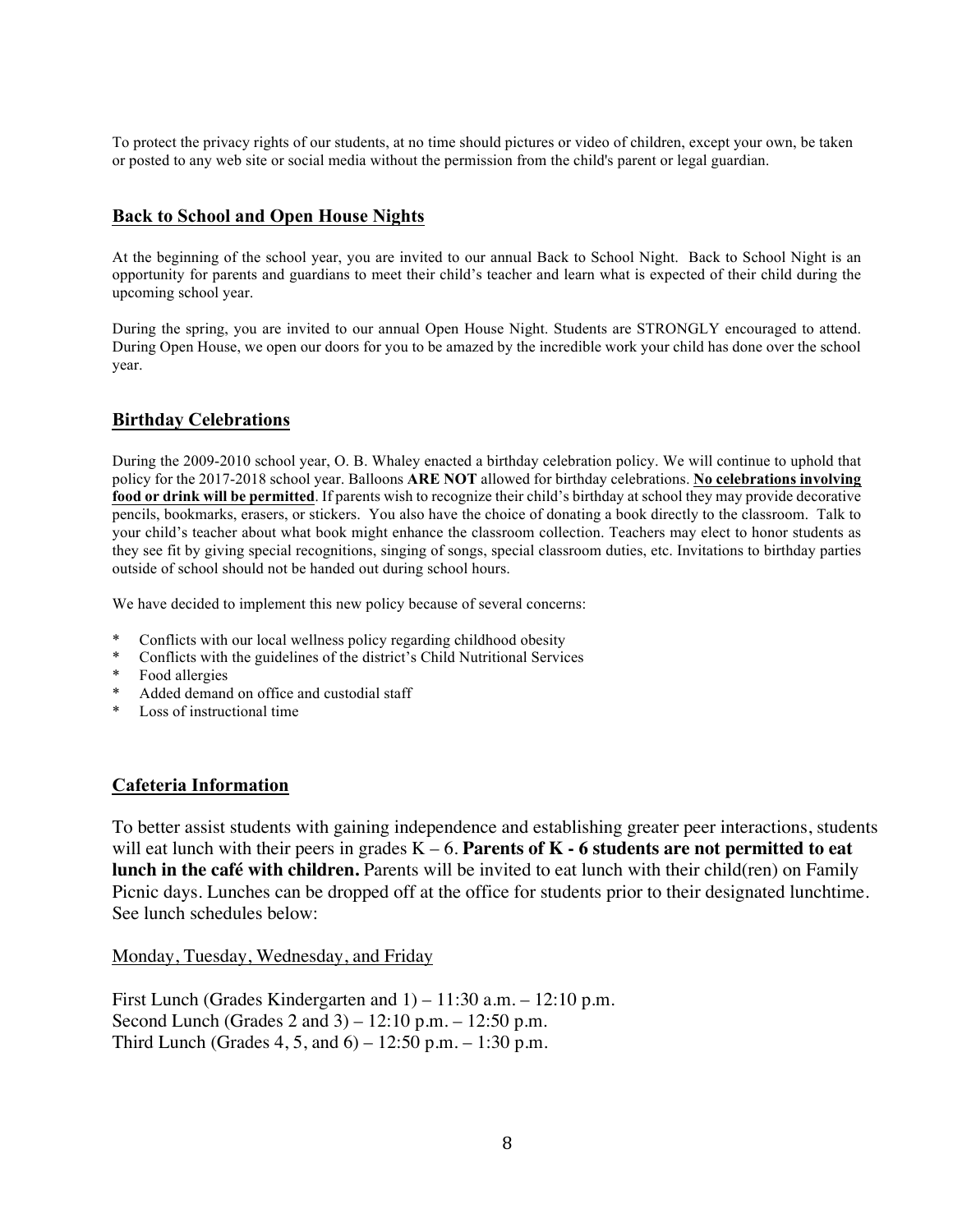#### Thursday Minimum Day

First Lunch (Grades Kindergarten and 1) - 11:00 a.m. – 11:30 a.m. Second Lunch (Grades 2 and 3) – 11:30 a.m. – 12:00 p.m. Third Lunch (Grades 4, 5, and 6) – 12:00 p.m. – 12:30 p.m.

#### **BREAKFAST & LUNCH PRICES**

| Students eligible for free meals              | No charge |
|-----------------------------------------------|-----------|
| Students eligible for reduced price breakfast | \$.20     |
| Students eligible for reduced price lunch     | \$.40     |
| Full price breakfast                          | \$2.00    |
| Full price lunch                              | \$3.50    |
| Milk                                          | \$.75     |
| <b>Bottled</b> water                          | \$.75     |
| Assorted whole grain snacks                   | \$.75     |

Eligible students may receive their lunch at no cost or a reduced price. Child Nutrition Services (CNS) operates under the regulations and guidance of the National School Lunch Program. It is a federal and state assisted program that provides nutritious and well-balanced meals at low or no cost to children each school day. The school meal program is a selfsufficient operation with revenue sources coming from USDA reimbursement, USDA commodities, student and adult meals, and a la carte sales. **Applications for these programs are available online only at** *www.heartlandapps.com***.**  Applications must be renewed each year and all information remains confidential. Questions regarding this program should be directed to CNS at (408) 223-4500.

If a student forgets or loses their lunch money, the student will be allowed to charge their meal. Students are only allowed to charge twice, or carry a negative balance of \$5.00. CNS accepts cash, check or an online payment at www.mynutrikids.com

#### **Lunch Drop Off Policy**

Student lunches from home should either be brought with them to school or dropped off in the office fifteen minutes prior to their lunchtime. **Student lunches cannot be handed through the fence/gate next to the café.**

#### **Lunchtime Expectations**

- 1. Enter and exit the cafe in an orderly fashion.
- 2. All students must remain seated during lunch and must request permission to leave their seat.
- 3. Food should be eaten in a polite and courteous way.
- 4. Students should speak in a quiet voice.
- 5. When the whistle is blown, students are expected to be quiet immediately.
- 6. When finished with your lunch, put trash in the garbage can, pour milk in receptacle, and stack trays.
- 7. Tables and surrounding area are to be left free of food and trash.
- 8. Students will be dismissed by the noon duty and should walk to the playground.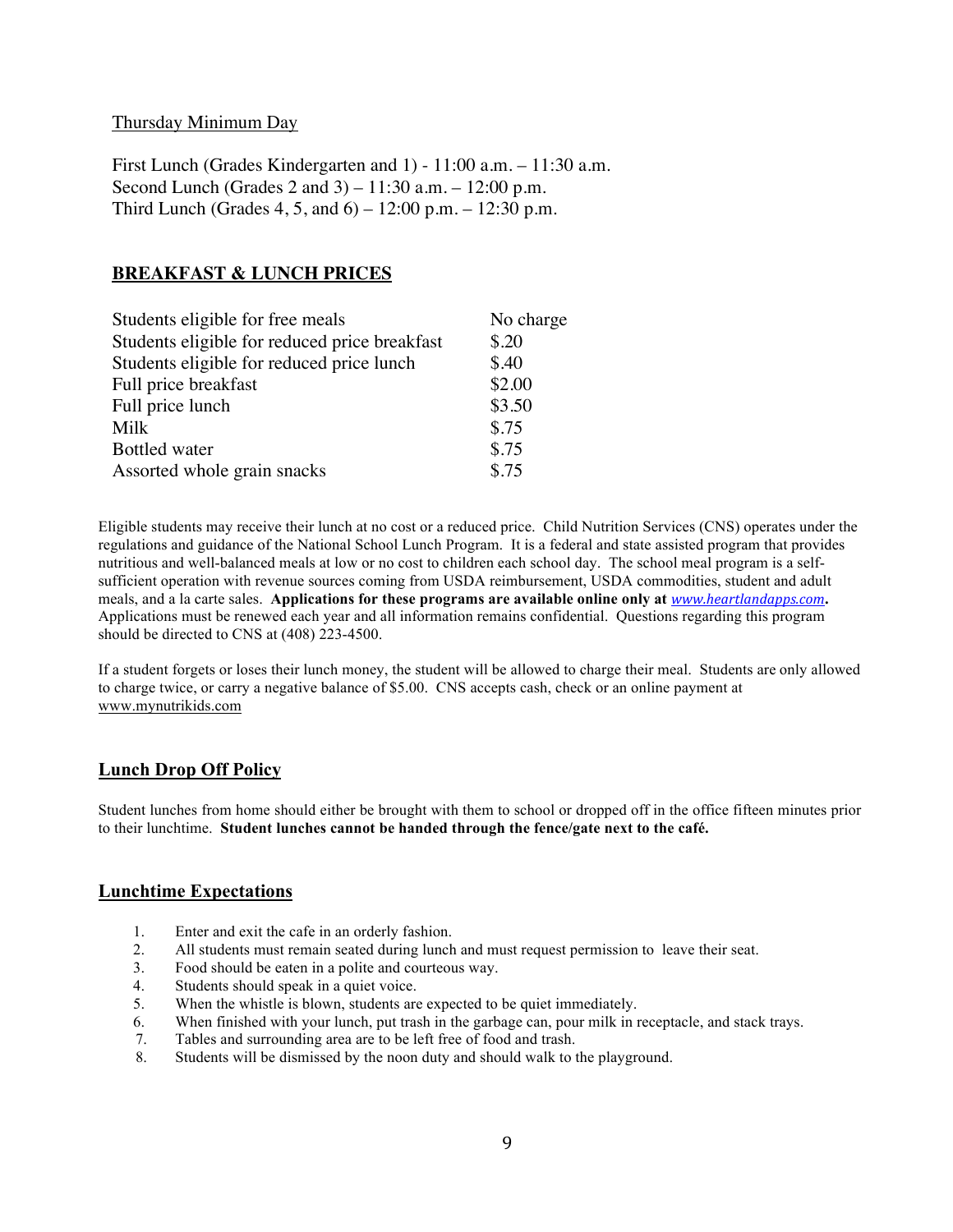#### **The Whaley Way**

- O.B. Whaley Elementary School students agree to:
	- Be Safe.
	- Be Respectful.
	- Be Responsible.

#### **Behavior Expectations and Discipline Policy**

A positive behavior system can be observed at O.B. Whaley School. Our school has high academic and behavioral expectations based on the belief that all students can and will be successful learners. All classrooms have effective management procedures that include clearly defined rules, appropriate consequences, and recognition for positive behavior. As a school, we have adopted a research based systems approach designed by the program School-wide Positive Behavioral Support Interventions & Supports (SW-PBIS), which promotes a positive social culture and provides behavioral support in order to offer an effective learning environment for all students. Discipline is handled with sensitivity to the dignity of the child. The rules and policies concerning behavior at O.B. Whaley are intended to ensure the safety of students as well as promote a positive place for learning.

Our expectations are that students, staff, parents, and community members demonstrate The Whaley Way principles by being: Safe, Respectful, and Responsible.

School employees acknowledge students with Whaley Way to Go tickets when they demonstrate Safety, Respect, and/or Responsibility.

Should a student choose not to follow school expectations, he or she may receive an O.B. Whaley Behavior Communication form, which requires a parent/guardian signature.

#### **Behavior Intervention**

Possible consequences for students who choose to disregard school expectations:

- Time out of recess
- Exclusion from special events or activities
- Principal/student/parent and/or teacher conference
- Lunch time detention
- In-school suspension
- Out of school suspension

#### **Dress Code**

At O.B. Whaley Elementary School we assume that the business at hand is education, and as such students should be modestly dressed. We ask parents to monitor student attire.

Below are a few guidelines:

- No halter tops, backless tops, spaghetti straps or tops that expose the belly. Shirts must be of the appropriate length. No short tops or tall tees.
- No slippers such as corduroy, house slippers, or flip-flops. **Shoes must be closed-toe.**
- Hats are allowed outside and worn facing the front. All hats and hoods should be removed when indoors.
- No inappropriate logos are allowed. This includes anything profane, vulgar, or drug/gang/alcohol related. Examples are 408, Shark City, Scarface, etc.
- Shorts and skirts must be appropriate length (fingertip) even if tights or leggings are worn underneath.
- Pants must be worn at the waist. No "sagging".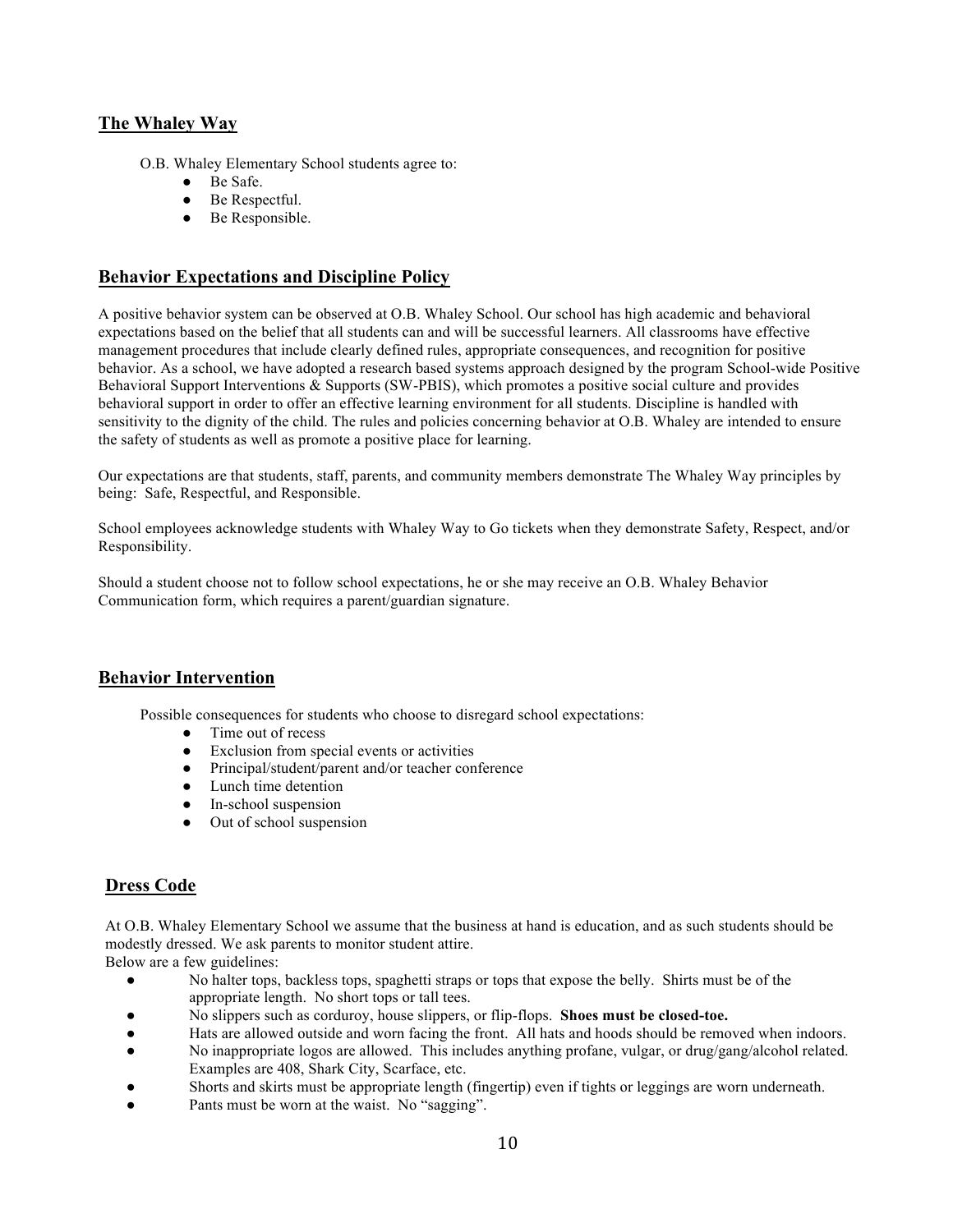- In an effort to keep kids safe and on track, we will monitor the colors of garments students wear. Too much blue or too much red will not be permitted due to the association of these colors with gang affiliation.
- Backpacks and notebooks should be kept clean and graffiti-free. In an effort to curb graffiti, **permanent markers such as Sharpies are not permitted**.
- The administration, working together with the staff, reserves the right to use discretion to deem other items inappropriate or disruptive to the learning process since fashion trends change with such regularity.
- Students inappropriately dressed for school will be asked to telephone a parent/guardian to bring a change of clothes. If parent/guardian contact cannot be made, the student will stay in the office during recess times. Please label clothes with your child's name.

#### **Playground Rules**

#### General Rules

- Treat all students, noon duties, staff and your school with respect.
- Play safely and cooperatively with others.
- **Roughhousing is never allowed**. This includes rough physical play in soccer, basketball, etc. Should rough housing become problematic during recess and/or lunch recess (soccer, basketball, etc.), the activity will be banned for the balance of the school year.
- Be kind. Do not do anything to hurt the feelings of others, such as name calling, teasing, or using inappropriate language.
- Hurting or bullying others is not allowed.
- Playground equipment must be used safely and appropriately.
- Balls are to be used on the field, basketball courts, and handball court.
- Walk around the games of others.
- Run on the grass. Walk on the blacktop and in the hallways.
- Play in appropriate play areas. Hallways, restrooms and behind buildings are not play areas. Stay on the playground side of the yellow line, except to use the restroom or water fountains.
- Use the restrooms appropriately.
- Throwing rocks, dirt, sticks, etc. is not allowed. Do not dig or play in dirt.
- Unsafe activities are not allowed on the playground. Be careful not to do anything that will harm yourself or others. No fighting, pretend fighting, ball kicking, or chasing games.
- When the bell rings all students must walk to their class lines in a quiet and organized manner. Playing is not allowed in the line.
- Snacks may only be eaten while sitting in the designated areas. No walking or playing while eating.

#### Play Structure

- Tag or chasing games are **NOT** allowed. No running on equipment.
- Slides are one-way, down, in a seated position with feet first. One student allowed on the slide at a time.
- Jumping off the playground equipment is prohibited.
- One student at a time on traveling bars.

#### **Bicycle Rules**

**Students in grades 3 – 6 are permitted to ride their bicycle to school with parent permission.** A permission slip must be on file in the office before a student is permitted to ride his or her bike to school. **In addition to the California Highway Patrol bicycle regulations, we ask that bikes be walked, not ridden, on school grounds.** Failure to follow ALL rules will result in a student losing his or her privilege to ride their bike to school. O.B. Whaley Elementary School will not be responsible for any loss or damage to bicycles brought to school.

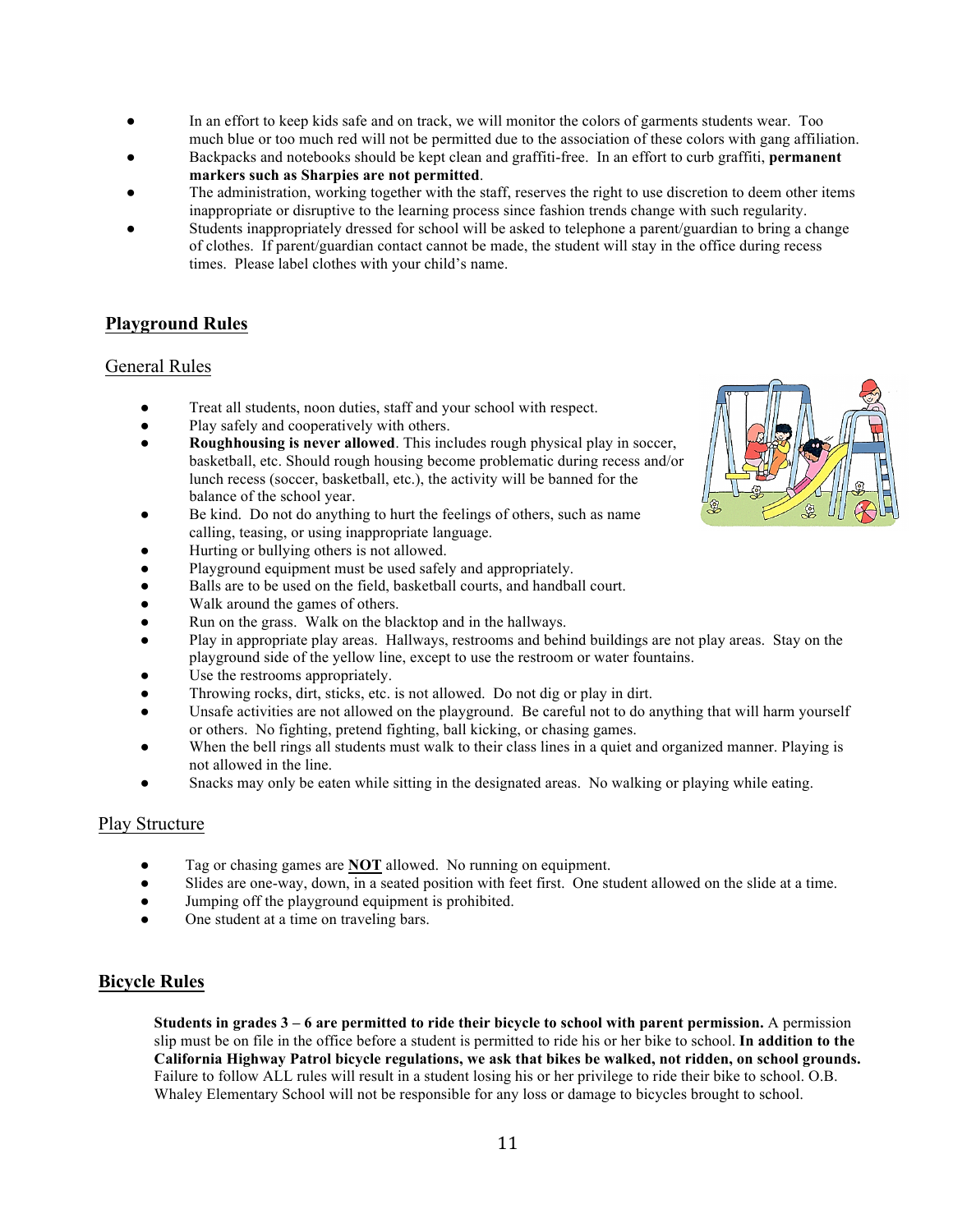#### **Concerns**

If you have a question about your child's class, please contact your child's teacher first. He/she is most likely to be acquainted with the situation. A discussion may help to clear up any questions/concerns.

If an acceptable solution cannot be reached, the teacher or parent may contact the principal to arrange a time when the situation can be presented and other solutions offered.

#### **Safety Drills and Procedures**

Fire drills are conducted monthly. Periodically, students practice evacuating situations such as: earthquake drills and Run, Hide, Defend drills. Students cannot be released or checked in during the time of a drill.

#### **School Cleanliness**

O.B. Whaley Elementary School students learn to take pride in their environment by helping to maintain the grounds and keeping it free of debris. Students, staff and visitors are asked to help maintain our clean campus by utilizing the trashcans placed throughout the campus. In order to maintain school property and cleanliness on campus, gum chewing is not allowed.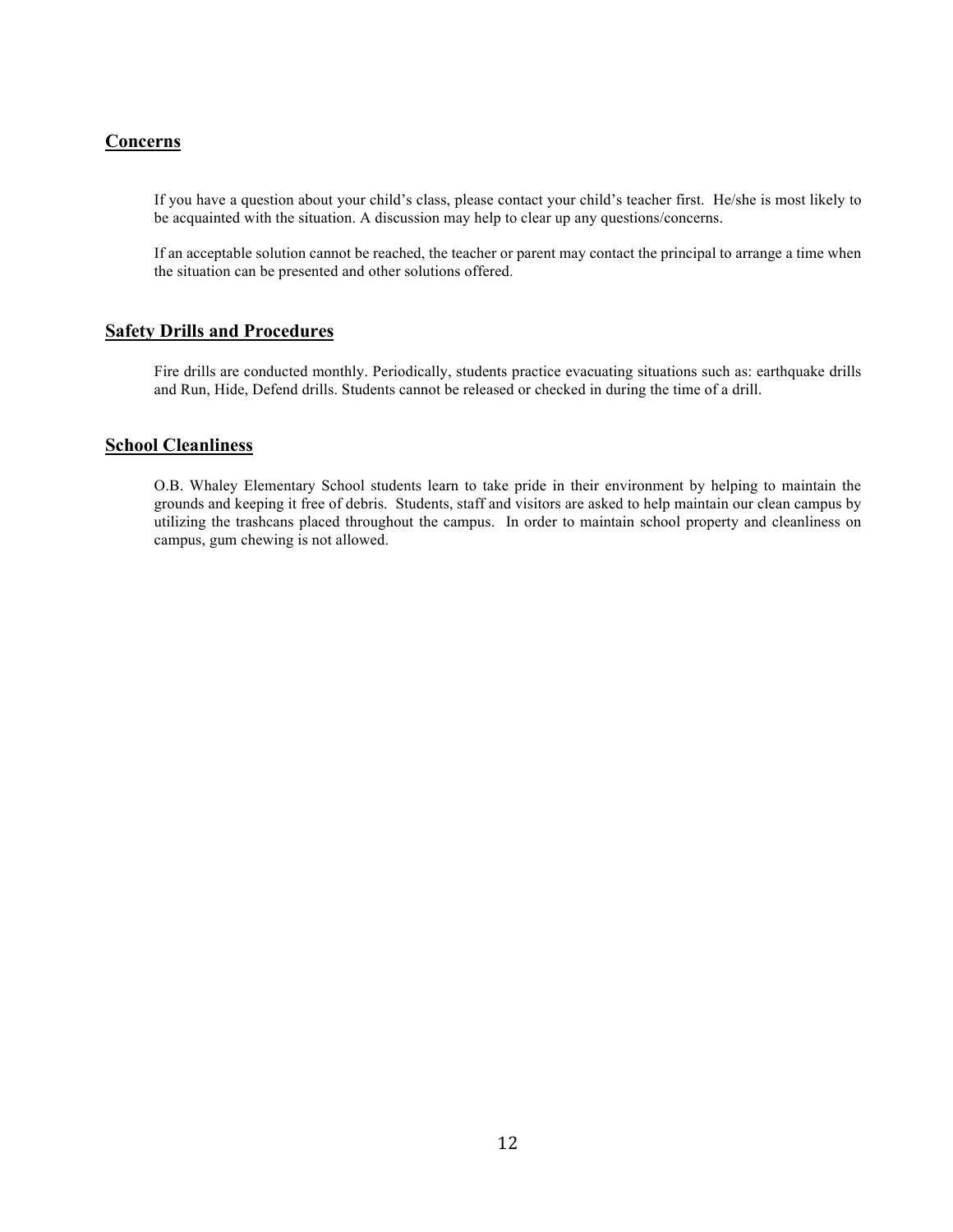

#### **Volunteers**

Parents and community members are welcome and encouraged to actively participate in their child's education at O.B. Whaley Elementary School. Opportunities for involvement include helping the classroom teacher within the classroom, field trip chaperone, Project Cornerstone reader, and many other possibilities.

#### **Classroom Volunteer and Visitation Reminders:**

To ensure the safety of students and minimize interruption of the instructional program, visits during school hours must be prearranged with the principal.

Volunteering in your child's classroom is encouraged and welcomed. Please be sure to prearrange these opportunities with your child's teacher. The office staff will contact the teacher to verify he or she is expecting you. When visiting or volunteering, please remember to:

- Stop by the front office and register in the Volunteer/Visitor's binder
- Obtain and wear your visitor's badge
- Remember to stop by the office to sign out before leaving campus

#### **Parent / Visitor Campus Security Procedures**

During school hours, NO student is permitted to leave school grounds without written permission and checking out with the office. Please come to the office to sign your child out for any appointments during the day. **All campus volunteers/visitors are required to sign in and out at the office, and wear a badge while on campus.** When volunteering on campus, please be respectful of the teachers' time in the staff room by not using it as a short cut or being in the staff room during recess and lunch times. **Children are not allowed in the staff room at any time**. This includes before, during and after school hours. Refrain from using your cell phone when volunteering in the classroom, and leave the phone on vibrate so it does not disturb the class.

**For the safety of our students, adults are NOT allowed in any student bathroom.** Adults must use the restroom in the front office.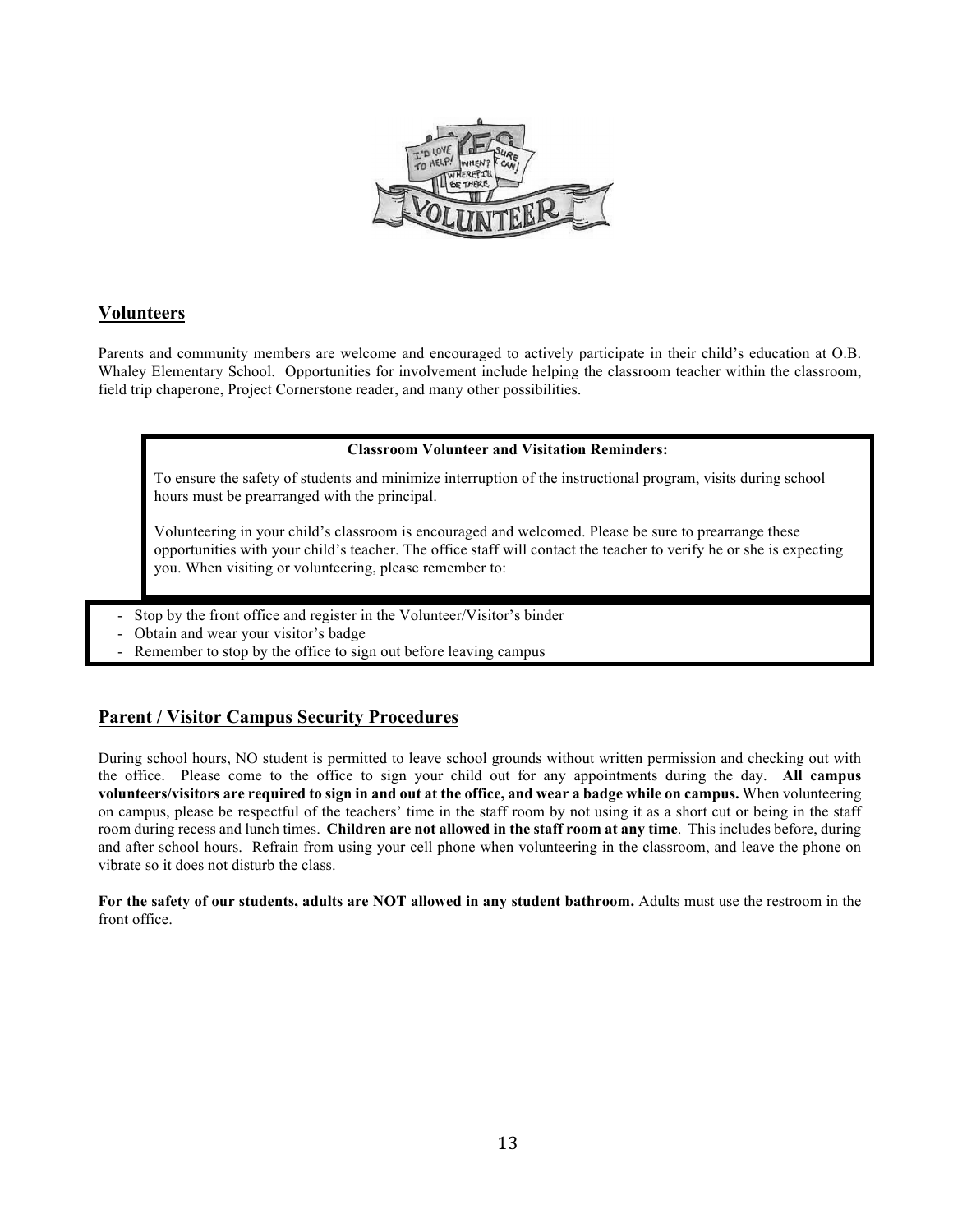

#### **Parent Teacher Association (PTA)**

The PTA is actively committed to supporting the teachers, staff, and students of O.B. Whaley Elementary School. There are several opportunities for volunteer involvement throughout the year. Parents are encouraged to attend PTA meetings. Parent help is needed for fundraising and planning events. Additional information regarding the PTA may be obtained in the office.

#### **Health Services**

Children who become ill, sustain an injury during school hours, or who have medications prescribed by their health care provider for administration at school, are cared for by our school's Health Assistant. Health Assistants receive training in CPR and First Aid and are under the supervision of the District's Credentialed School Nurse.

Every student is required to have an Emergency Card on file in the school office as well as up-to- date information in Parent Portal, Evergreen School District's online repository. If you need help updating your Parent Portal account, please stop by the office for assistance. Information requested includes parent and emergency contacts and pertinent health information: allergies, medications, specific health concerns. It is critical to keep your child's information up-to-date and to communicate changes to the office as soon as possible.

Families in need of assistance obtaining health insurance coverage for their children can obtain application forms in the school office. Please contact office personnel for assistance.

- The California Ed Code mandates students have their vision and hearing screened at specific intervals during their school experience. Vision is tested in grades 1, 3, and 6 and hearing is screened in grades 1, 2, 5, and 8. If students fail the screening process, they are referred to their health care provider for a formal evaluation.
- It is the requirement of the Evergreen School District that students remain at home, symptom-free: no fever (oral temperature less than 100.0), vomiting, or diarrhea, without medication for 24 hours before returning to school when ill. It is a best practice to limit the spread of illness and allow the student to fully recover from their illness.
- In general, medication should be given at home. If your child's condition requires that medication be taken during school hours, the following steps must be taken:
	- $\vee$  All medications taken at school must have a school medication form signed by the physician and parent. This includes over-the-counter (OTC) medications.
	- $\vee$  All medications must be sent to school in a prescription container or the original labeled container. Un-labeled and/or hand labeled containers of medicine will not be accepted.
	- $\blacktriangleright$  All medication must be brought in by the parent and kept in the office where the Health Assistant, as directed by the physician, will administer it.
	- $\vee$  Medications should be picked up on the last day of the school year. Any medication that is not picked up will be discarded the day after school closes. A new medication authorization form must be completed each school year.